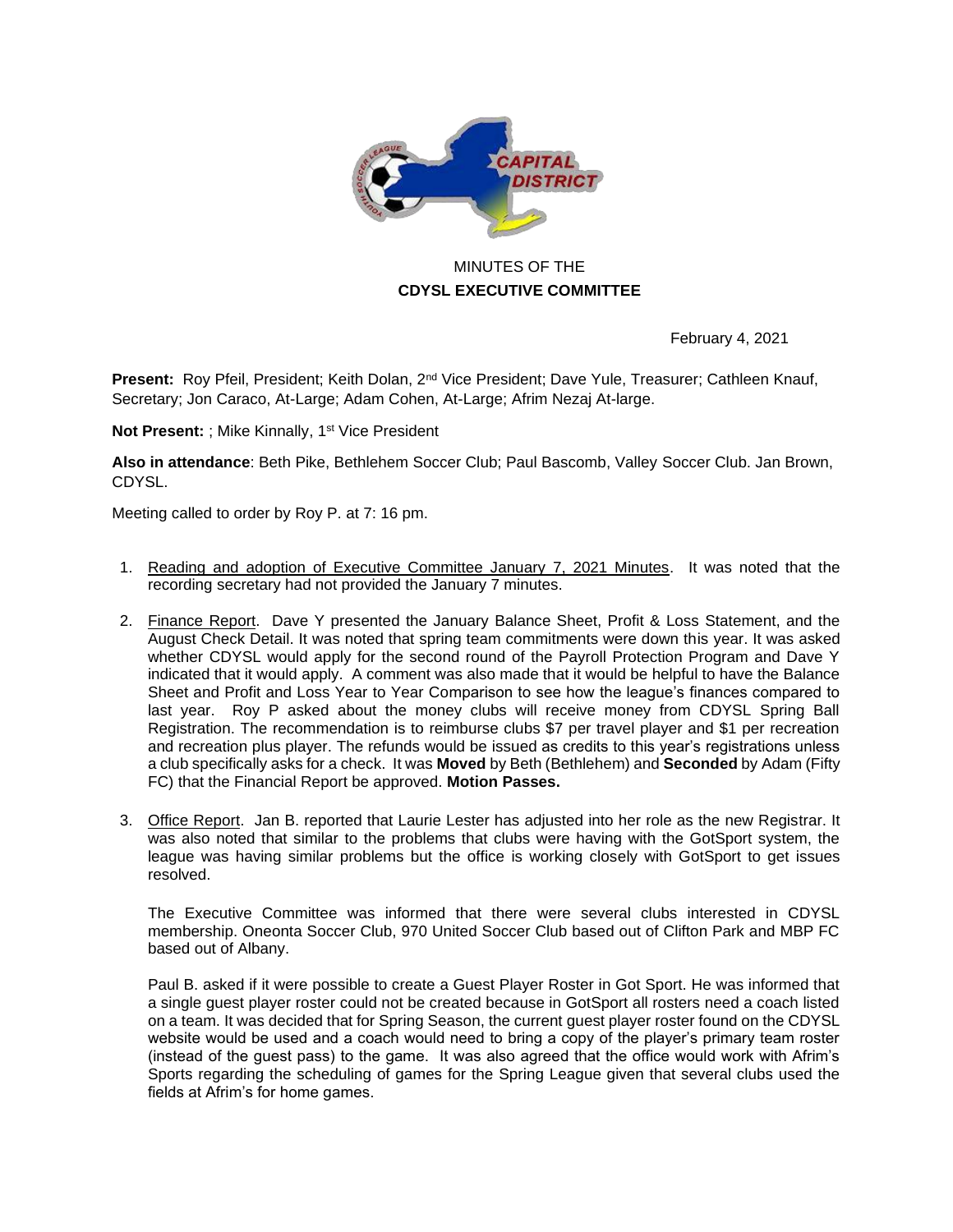- 4. Committees Reports
	- a. **Rules Committee**. The Rules Committee held an open comment period on the rules after the January Board meeting and received some feedback. It had several comments about how they liked the document and one or two comments about the poaching issue, which will be addressed at a later date.

The committee also noted that there were several comments about the code of conduct and officers rule change, and upon further review, the Rules Committee determined that the rule was not meant to apply to directors, volunteers, and officers of clubs, but instead to the directors, volunteers, and officers of CDYSL. Therefore, the committee is recommending that the rule not be deleted from the rule book and instead clarifying that the rule refers to the CDYSL directors, officers, and volunteers.

The committee also made some adjustments to the rules regarding Tryouts/Poaching and agreed that more discussion was needed; however, it wanted to clarify what registered with a club meant under CDYSL rules and what constituted poaching. The committee wanted to add to the following language: "Once a player has registered and made a to a club team, the player shall not be poached to change clubs unless the player seeks it out themselves and it will be up to the discretion of the originally registered club whether that player will be released to play with another club." **The committee recommends adding that "a registered player is one that is registered with a club on its website and has made an initial payment. Poaching would include but is not limited to contact or invitation to tryout, practice or invitation to join a club by phone, text or email, in-person or any form of social media.** This added language is meant to clarify the current rule and not substitute for any changes that could be made after further review of this rule. It was **MOVED** by Jon C and **SECONDED** by Keith D that the Executive Committee recommend that the additional language be added to the proposed rule change.

- b. **Registration Committee**. It was noted that clubs had started to register players through the GotSport system. And register teams for the spring league.
- c. **Games Committee**. Paul B informed the committee that EDP and National Premier League have already put out schedules for the spring. Paul noted that there were approximately 72 referees that registered for the spring and hopes to offer a class this spring. Paul B. and Tom Green, the head referee assignor, met with the office staff to review the scheduling program and to determine the process of communication between CDYSL and CD Ref. Finally, Paul will recommend to clubs that when they receive their preliminary schedule, that they look to reschedule games so that they are playing multiple games on the same day at the same site.

## 5. Programs.

- a. **ODP.** Roy P. informed the committee that there are plans to create a sub-regional event on Sunday, April 25, 2021 that would include western NY, Southern NY, and Northern NY ODP programs for the 2004-2009. Scouts from Women's Soccer League Developmental Academy, Generation Adidas as well as representatives from several boys developmental academies. The event will be held at Afrim's Sports Park.
- b. **Coaching Licenses.** A "C" Coaching course will be held by Tim Bradbury April 20-23rd at Afrim's Sports Park. Roy P. also reported that he will be adding additional courses this spring.